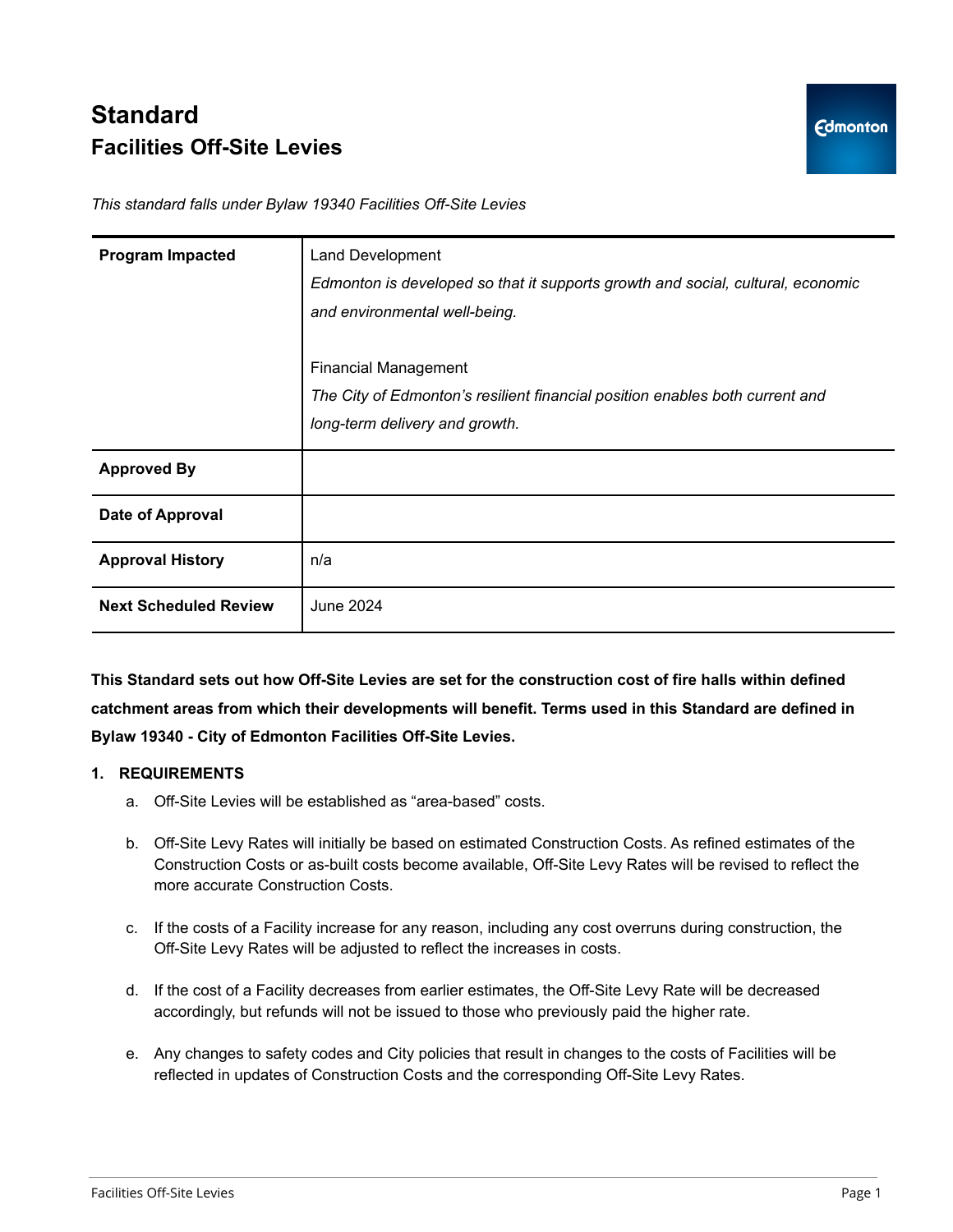- f. Any cost adjustments pursuant to 2(b), 2(c), 2(d) and 2(e) that will result in changes to the Off-Site Levy Rates will be subject to the timing indicated in 2(g) and 2(h), and the updated Off-Site Levy Rates will be applied on a "go forward" basis.
- g. Off-site levy rates will be reviewed and updated annually.
- h. Notwithstanding 2(g), if cost information becomes available part way through a year that will increase or decrease an Off-Site Levy rate by more than 10%, then the City of Edmonton at its sole discretion, may update the Off-Site Levy Rate. Mid-year adjustments will be considered on a case by case basis, depending on the magnitude of the change, and the time of the year relative to the expected timing of the annual update.
- i. If there are commercial units or components built into a Facility, the estimated construction costs of those components or units will be excluded from the Construction Cost upon which Off-Site Levy Rate is based.
- j. The City's designated share of costs of new or expanded Facilities will be equal to the amount of Off-Site Levies that would have been paid by developments in place prior to the adoption of the bylaw within the Catchment.
- k. The City's designated share of costs of the subdivision or development of land zoned for industrial uses will be equal to the amount of Off-Site Levies that would have been paid under the subdivision or development of that land within the Catchment.
- l. If the City borrows money to front end the costs of a new or expanded Facility, then the interest on the borrowed money will be included in the Off-Site Levy Rate.
- m. All costs for servicing a parcel of land required for a Facility will be included in the Off-Site Levy Rate for that Facility, either by having been included in the purchase price of the land or through the provision of new services, or combination of the two.
- n. Any Off-Site Levies collected before the acquisition of land or the construction of a Facility will be held in an interest bearing trust account. Interest will accrue at the City's short-term investment weighted average monthly rate and the principal and accrued interest will only be used for the intended purpose.
- o. The City of Edmonton, at its sole discretion, may choose to pool monies for multiple Facilities of the same type, and then utilize the pooled monies to fund a given Facility. Any monies used from one or more Catchments to finance a Facility in a different Catchment will require the payment of interest on the monies used. The amount of interest will be equal to the amount that would have accrued on the monies if they had remained in the interest bearing trust account, and will be applied to the rate.
- p. If the City of Edmonton chooses to construct a Facility on land that is already owned by the City, the appraised value of the land will be included in the Off-Site Levy Rate for that Facility. The land will be appraised in the year that construction starts on the Facility and that appraised value will be included in the next update of the Off-Site Levy Rate, with no subsequent adjustments to the land value for the purpose of determining the Off-Site Levy Rate.
- q. The City of Edmonton has sole discretion to permit deferred payments of Off-Site Levies for Category A developers as defined in the City of Edmonton *Guidelines for Establishing Security in Servicing Agreements*. If permitted, then 50% will become due and owing exactly one year after the date of execution of the Servicing Agreement and the other 50% will be due and owing exactly two years after the date of